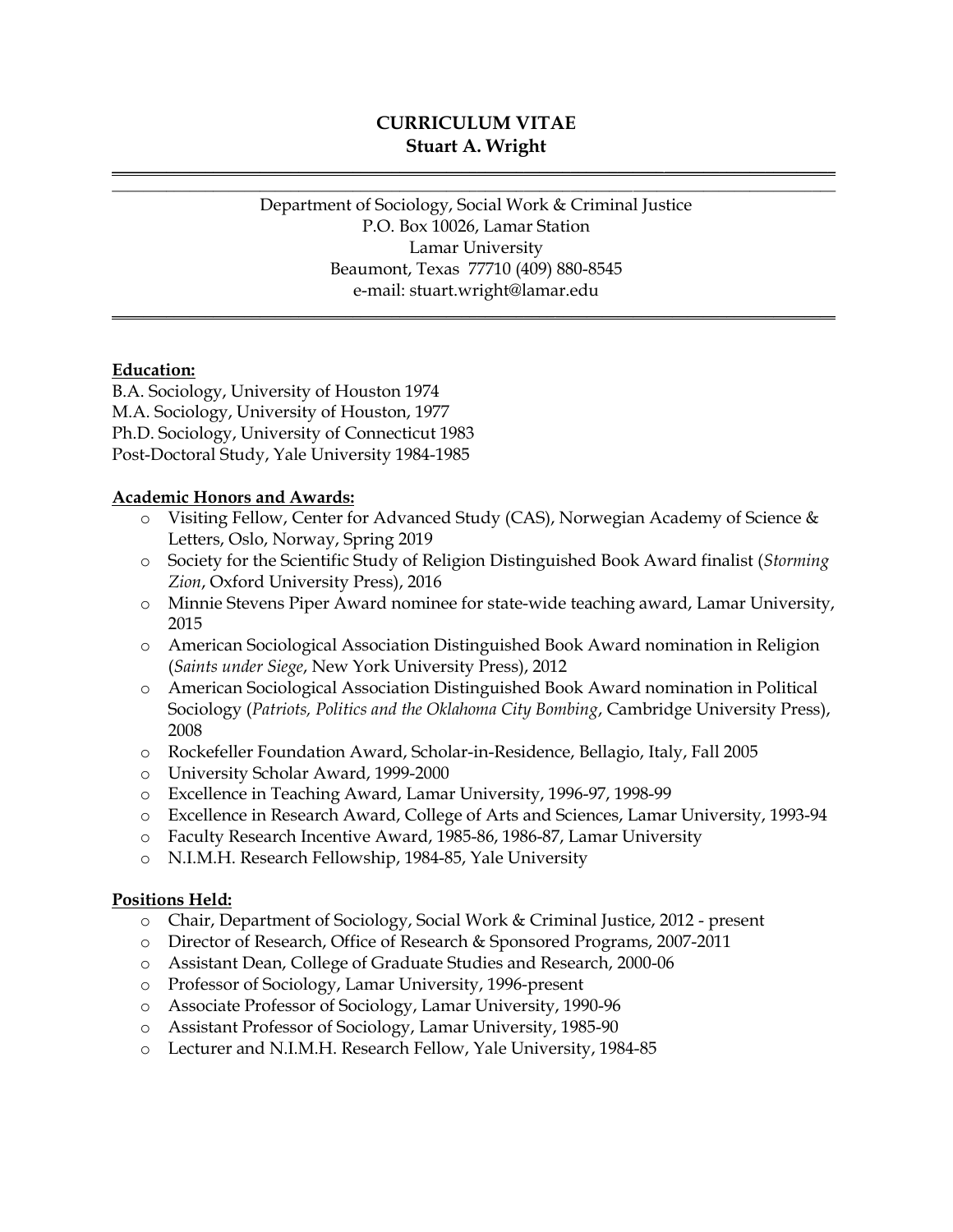**Research Interests**

Religion Law and Public Policy Social Movements Terrorism and Political Violence

## **Professional Offices and Roles:**

- o Editorial Board, *Review of Religious Research*, 2019-present
- o Robert J. McNamara Award Committee, Association for the Sociology of Religion (ASR), 2016-19
- o Distinguished Journal Article Selection Committee, Society for the Scientific Study of Religion (SSSR), 2016-19
- o Chair, Publications Committee, Society for the Scientific Study of Religion (SSSR), 2010-12.
- o Executive Council and Chair, Joint Publicity Committee of the Society for Scientific Study of Religion (SSSR) and the Religious Research Association (RRA), 1989-2000.
- o Board of Directors, Association for the Academic Study of New Religions, 2001-present
- o Executive Council, Religious Research Association, 1998-2001.
- o Advisor to FBI Crisis Incident Response Group (CIRG) on extremist sects, 1996-1998
- o Advisory Board, Religion Crisis Task Force, 1994-2000
- o Jefferson County Unauthorized Practice of Law Committee (UPLC), 2000-2014
- o Reviewer for National Science Foundation (NSF) grants, 1995-present
- o Publicity Chair, Association for the Sociology of Religion, 1993-1996

## **Legal Advisory and Consulting Work**

Consultant and expert witness in *Tyler Atkins vs. Miranda Clendening, Superior Court, State of Arizona, County of Santa Cruz, Case no. DO 14-127*. Retained by Global Community Communications Alliance in child custody case (April – August, 2014).

Consultant and expert witness for Hennington, Butler and Jones**,** *Alan Keates v. the State of Texas, District Court of Schleicher County, Texas, 51st Judicial District, Cause No. 991* (November – December, 2009).

Consultant and expert witness for McCurley, Orsinger, McCurley, Nelson & Downing, *In the Interest of Rachel Kathyrn Lawson and Sarah Lawson Minor Children, District Court, 199th Judicial District, Collin County, Texas, No. 199-52371-99* (May-October 2006).

Consultant for Stroock, Stroock & Lavan, LLP in *Local Church v. Harvest House Publishers, 80th District Court of Texas, Cause No. 2001-65993* (Jan 2003-Dec 2004).

Consultant for Caddell & Conwell Attorneys at Law in Branch Davidian Civil Case, *Isabel G. Andrade, et al v. Phillip Chojnacki, et al, U.S. District Court, H-94-0923,* (January-June 2000)*.* 

Consultant for Joseph C. Hawthorn, Attorney at Law, in dragging death of James Byrd, Jr., *State of Texas v. Shawn Allen Berry, Cause No. 8871, Jasper County, Texas* (August-November, 1999).

Consultant for Jones, Wyatt & Roberts Attorneys at Law in Oklahoma City federal bombing trial, *United States v. Timothy James McVeigh, U.S. District Court of Colorado, 96-CR-68-M,* (November 1995-June 1997).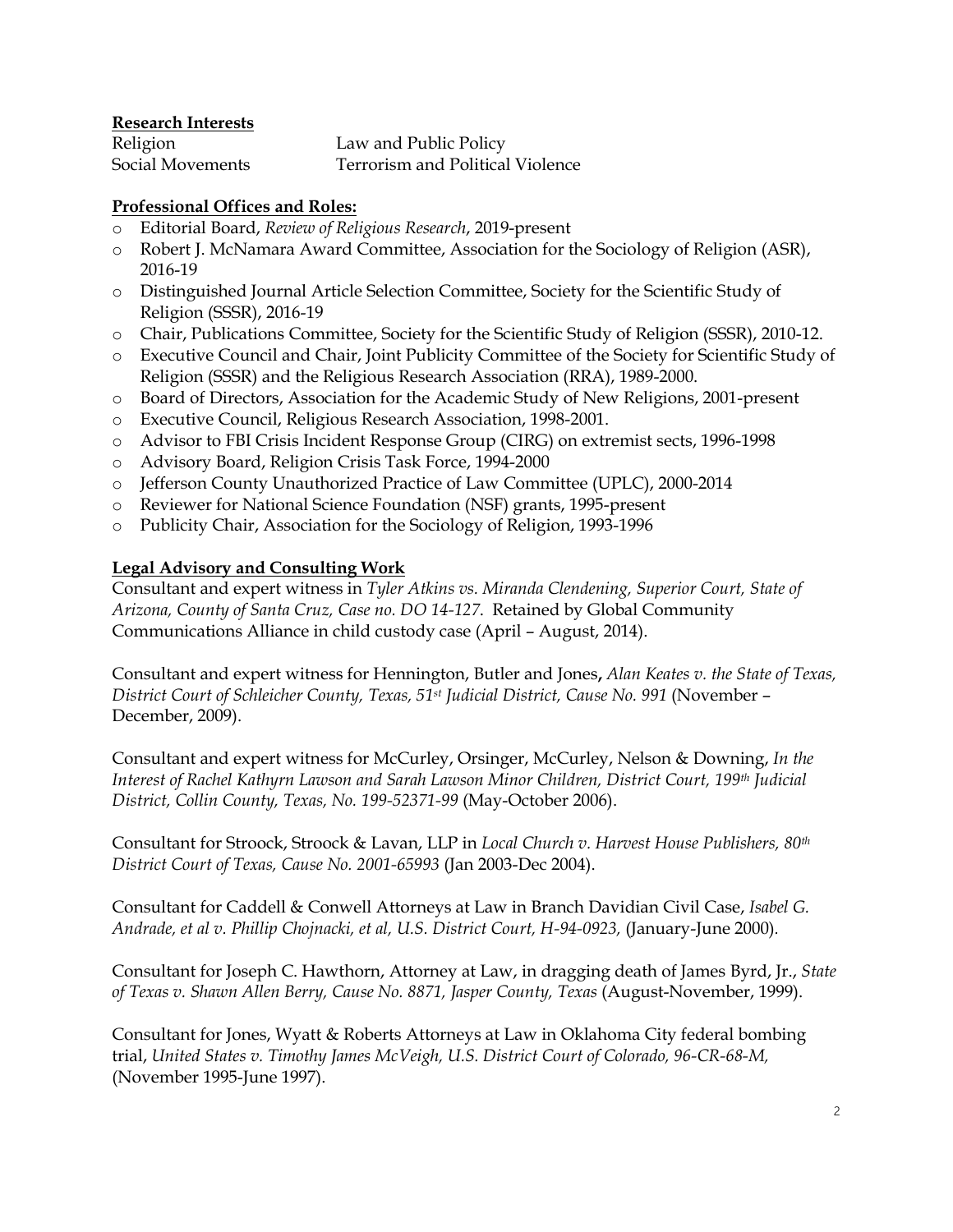Expert witness, sworn testimony before the House Committee on Government Reform and Oversight and the Committee on the Judiciary, hearings on Waco, Sam Rayburn Building, Washington, DC, July 19, 1995.

Consultant to Chief Investigator, Michael E. Hubbard and Senior Investigative Counsel, Lisa Odle Kaufman, U.S. Senate Judiciary Committee, Senate hearings on Waco, October 1995.

Consultant for Jenner & Block Attorneys at Law in *Holy Spirit Association for the Unification of World Christianity v. David Molko and Tracy Leal, California Supreme Court, Ct. A025338, No. 769- 529,* (filed October 17, 1988).

Signator to Amicus Curiae brief, *Holy Spirit Association for the Unification of World Christianity v. David Molko and Tracy Leal, U.S. Supreme Court, No. 88-1600, October 1988*.

Consultant for Sedgwick, Detert, Moran & Arnold Attorneys at Law, *Pamela Miller v. Lifespring, Inc., California Superior Court, No. 867859* (filed March 22, 1988).

#### **Scholarly Publications:**

Stuart A. Wright. Forthcoming. "Exploring Defiance as a Response to Failed Prophecy Among NAR Prophets Following the 2020 Presidential Election," in J. Gordon Melton (ed.), *When Prophecy Fails*. New York: Oxford University Press.

Jared M. Wright and Stuart A. Wright. Forthcoming. "QAnon in the Post-Trump Era: Emergent Patterns of Social Movement Adaptation and Change," in Monica Miller (ed.), *The Social Science of QAnon*. London: Cambridge University Press.

Stuart A. Wright, Michael Stausberg, and Carole M. Cusack. 2020. "How Religions End: Terms and Types," pp. 13-30 in Michael Stausberg, Stuart A. Wright, and Carole M. Cusack (eds.), *The Demise of Religion: How Religions End, Die, or Dissipate*. London: Bloomsbury.

Stuart A. Wright. 2020. 'State Actions in Western Democracies Leading to the Dissolution of Religious Communities," pp. 155-174 in Michael Stausberg, Stuart A. Wright, and Carole M. Cusack (eds.), *The Demise of Religion: How Religions End, Die, or Dissipate*. London: Bloomsbury.

Stuart A. Wright. 2020. "Deconstructing Media Framing of the Waco Siege and Standoff on the 25th Anniversary." *Theory In Action 13 (2): 164-177*.

Stuart A. Wright. 2020. "The Branch Davidians," pp. 95-96 in Adam Possamai and Anthony Blasi (eds.), *Sage Encyclopedia of Sociology of Religion*. London: Sage.

Stuart A. Wright. 2019. "Waco after 25 Years: Media Reconstructions of the Federal Siege on the Branch Davidians." *Nova Religio 22 (3): 108-120.*

Stuart A. Wright and Susan J. Palmer. 2018. "Countermovement Mobilization and State Raids on Minority Religious Communities." *Journal for the Scientific Study of Religion 57 (3): 616-633.*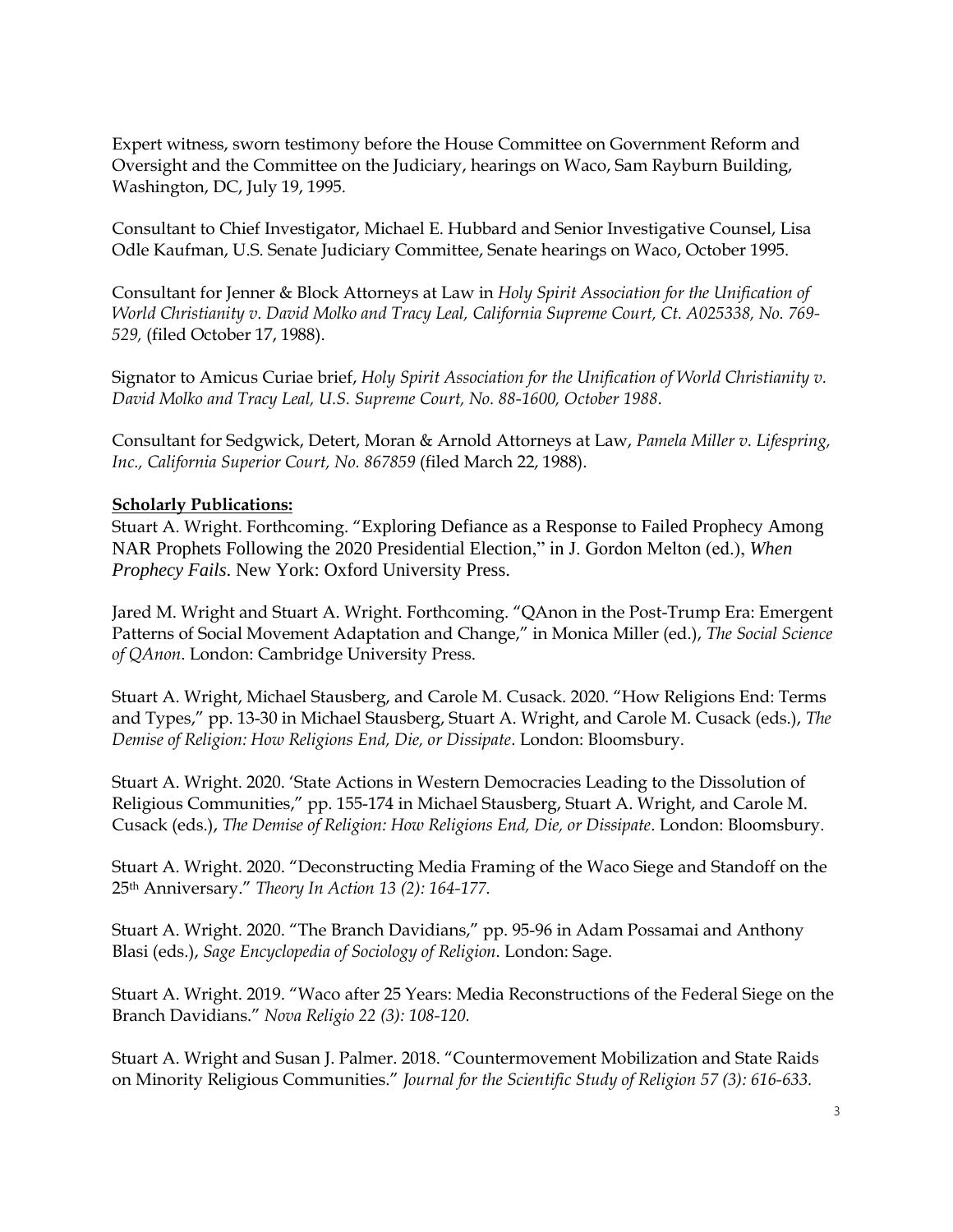"A Conversation with Stuart A. Wright, author of *Storming Zion: Government Raids on Religious Communities*." *Criminal Justice Newsletter*, March 2016, Volume XLI, Issue 2, pp.19-22.

Jennifer Lara Fagen and Stuart A. Wright. 2014. "Gender, Sexuality, and Women's Empowerment in Mormon Fundamentalist Communities," pp. 9-28 in Henrik Bogdan and James R. Lewis (eds.), *Sexuality and New Religious Movements*. New York: MacMillan.

Stuart A. Wright and James T. Richardson. 2014. "The Fundamentalist Latter Day Saints after the Texas State Raid: Assessing a Post-Raid Movement Trajectory." *Nova Religio 17 (4): 38-48.*

Stuart A. Wright. 2014. "Disengagement and Apostasy in New Religious Movements," pp. 706- 735 in Lewis Rambo and Charles Farkadian (eds.), *Oxford Handbook on Religious Conversion*. New York: Oxford University Press.

Stuart A. Wright and Arthur L. Greil. 2011. "Failed Prophecy and Group Demise: The Case of Chen Tao," pp.153-172 in Diana Tuminia and William Swatos (eds.), *How Prophecy Lives*. London: Brill.

Stuart A. Wright. 2011. "Deconstructing Official Rationales for the Texas State Raid on the FLDS," pp. 124-149 in Stuart A. Wright and James T. Richardson (eds.), *Saints under Siege: The Texas State Raid on the Fundamentalist Latter Day Saints*. New York University Press.

Stuart A. Wright and Jennifer Lara Fagen. 2011. "Texas Redux: A Comparison of the FLDS and Branch Davidian Raids," pp.150-177 in Stuart A. Wright and James T. Richardson (eds.), *Saints under Siege: The Texas State Raid on the Fundamentalist Latter Day Saints*. New York University Press.

Stuart A. Wright. 2011. "Revisiting the Branch Davidian Mass Suicide Debate," pp. 113-32 in James R. Lewis (ed.), *Violence and New Religious Movements*. New York: Oxford University Press (reprint).

Stuart A. Wright. 2009. "Strategic Framing of Racial-Nationalism in North America and Europe: An Analysis of a Burgeoning Transnational Network." *Terrorism and Political Violence* 21 (2): 189- 210.

Stuart A. Wright. 2009. "Revisiting the Branch Davidian Mass Suicide Debate." *Nova Religio 13 (2): 4-24.*

Stuart A. Wright. 2009. "Reframing Religious Violence After 9/11: The ACM Campaign to Exploit the Threat of Terrorism." *Nova Religio (12) 4: 5-27*.

Stuart A. Wright. 2009. "Martyrs and Martial Images: The Volatile Link between Warfare Frames and Religious Violence," pp. 17-26 in Marat Shterin and Madawi Al-Rasheed (eds.), *Dying for Faith: Religiously Motivated Violence in the Contemporary World*. London: I.B. Tauris.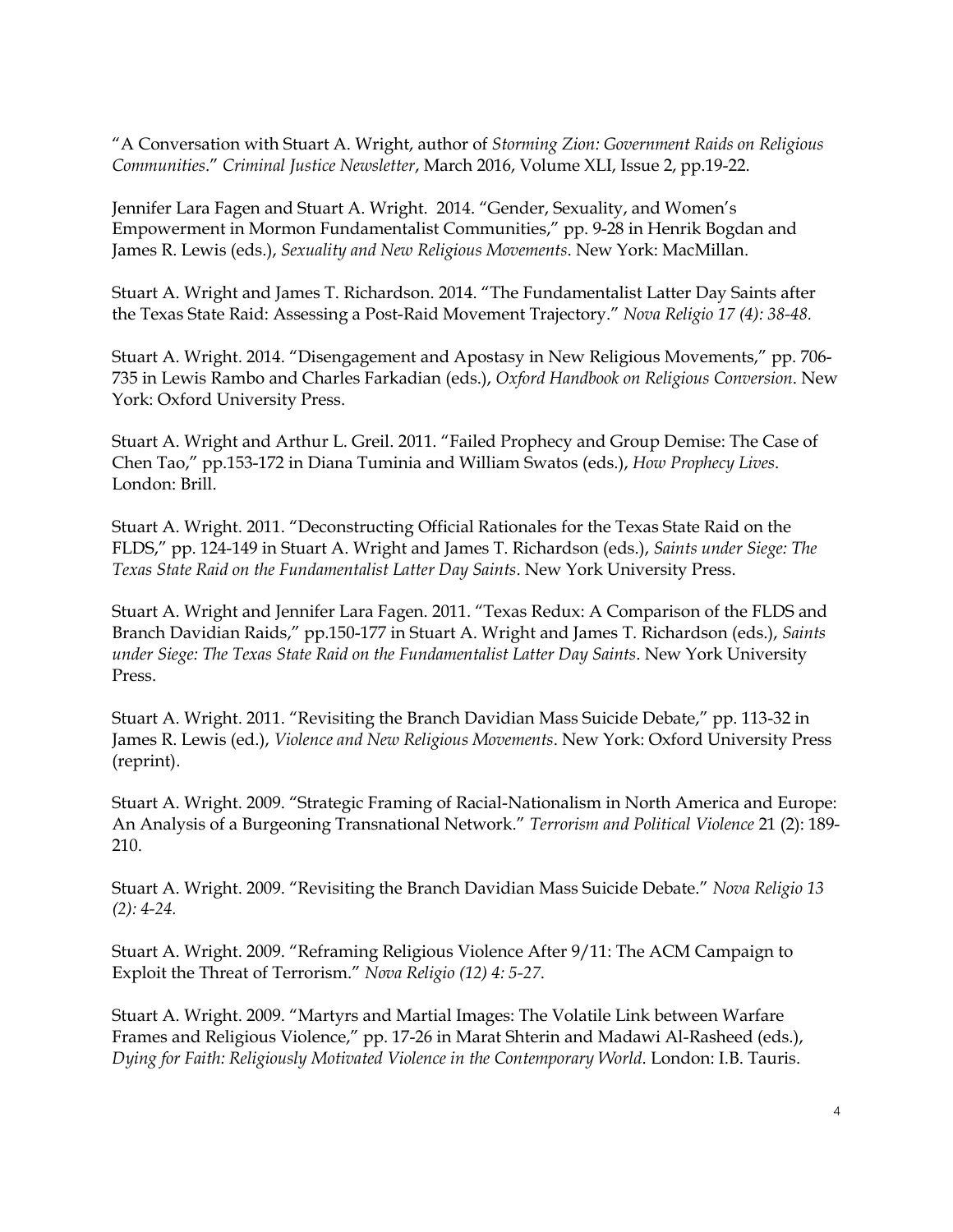Stuart A. Wright. 2007 "The Dynamics of Movement Membership: Joining and Leaving NRMs," pp.187-210 in David G. Bromley (ed.), *Teaching New Religious Movements*. New York: Oxford University Press.

Stuart A. Wright. 2005. "Explaining Militarization at Waco: Construction and Convergence of a Warfare Narrative," pp.75-97 in James R. Lewis (ed.), *Controversial New Religions*. New York: Oxford University Press.

Stuart A. Wright. 2005. " Deconstructing a Modern Witch Hunt: Satanic Cults, Ritual Abuse and Moral Panic," pp. 120-136 in Helen A. Berger (ed.), *Magic and Witchcraft in the New World*. Philadelphia: University of Pennsylvania Press.

Stuart A. Wright. 2003. "Why Negotiations at Mt. Carmel Really Failed: Disinformation, Dissension and Psychological Warfare," pp.42-56 in David Tabb Stewart (ed.), *Waco: Ten Years After*. Georgetown, TX: Southwestern University Fleming Lecture Series.

Stuart A. Wright. 2003. "A Critical Analysis of Evidentiary and Procedural Rulings in the Branch Davidian Civil Trial," pp. 79-87 in Derek Davis and Barry Hankins (ed.), *New Religious Movements and Religious Liberty in America (*Second Edition). Waco: Baylor University Press.

Stuart A. Wright. 2003. "A Decade after Waco: Reassessing Crisis Negotiations at Mt. Carmel in Light of New Government Disclosures." *Nova Religio 7 (2): 101-110.*

Stuart A. Wright. 2002. "Public Agency Involvement in Movement-State Confrontations," pp.102-22 in David G. Bromley and J. Gordon Melton (eds.), *Cults, Religion and Violence*. New York: Cambridge University Press.

Stuart A. Wright. 2002. "A Critical Analysis of Evidentiary and Procedural Rulings in the Branch Davidian Civil Trial," pp. 101-113 in Derek Davis (ed.), *New Religious Movements and Religious Liberty in America*. Waco: Baylor University Press.

Stuart A. Wright. 2001. "Field Notes from Waco: *Isabel Andrade et al v. U. S*." *Nova Religio 4 (2): 351-56.*

Stuart A. Wright. 1999. "Anatomy of a Government Massacre: Abuses of Hostage-Barricade Protocols during the Waco Standoff." *Terrorism and Political Violence 11 (2): 39-68*.

Stuart A. Wright. 1999. "A Rejoinder to Gallagher, Noble and Docherty." *Terrorism and Political Violence 11 (2): 87-92*.

Stuart A. Wright. 1998. "Exploring Factors That Shape the Apostate Role," pp.95-114 in David G. Bromley (ed.), *The Politics of Religious Apostasy*. New York: Praeger.

Stuart A. Wright. 1998. "Exposicion oral para audiencias del congreso sobre Waco," pp.489-500 in Elio Masferrer Kan (ed.), *Sectas o Iglesias: Viejos o Nuevos Movimientos Religiosos*. Mexico: Plaza y Vlades.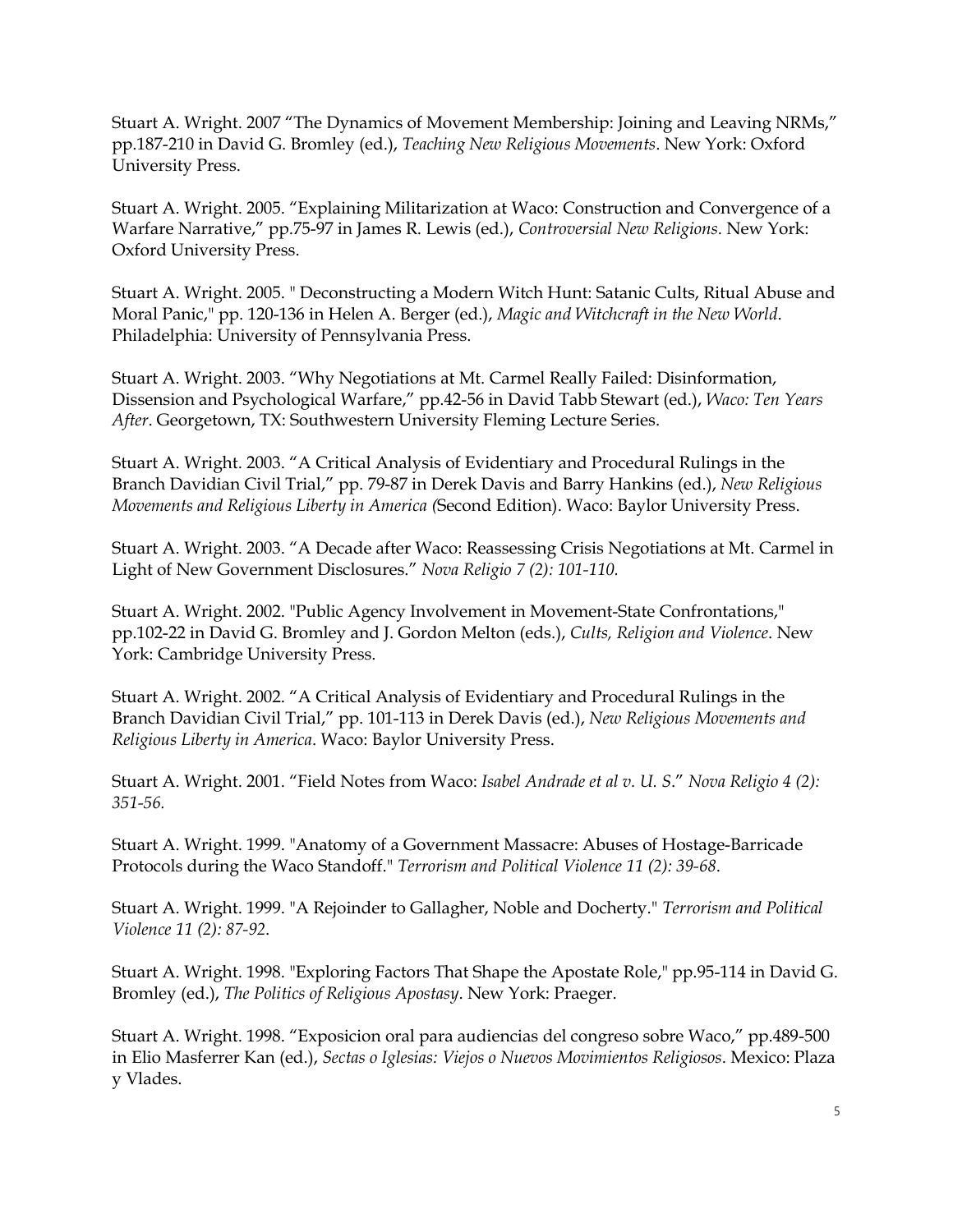Stuart A. Wright. 1997. Guest editor, special issue, "Mass Media and Unconventional Religion." *Review of Religious Research 93 (2)*.

Stuart A. Wright. 1997. "Media Coverage of Unconventional Religion: Any `Good News' for Minority Faiths?" *Review of Religious Research 93 (2): 101-115.*

David W. Murphree, Stuart A. Wright and Helen R. Ebaugh. 1996. "Toxic Waste Siting and Community Response: How Co-optation of Local Citizen Opposition Failed." *Sociological Perspectives 39 (4): 447-64*.

Stuart A. Wright. 1995. "Religious Innovation in the Mainline Church: House Churches, Home Cells, and Small Groups," pp.261-81 in Nancy T. Ammerman and Wade Clark Roof (eds.), *Work, Family and Faith: New Patterns among Old Institutions*. New York: Routledge.

Stuart A. Wright. 1995. "Construction and Escalation of a 'Cult' Threat: Dissecting Moral Panic and Official Reaction to the Branch Davidians," pp.75-94 in Stuart A. Wright (ed.), *Armageddon in Waco: Critical Perspectives on the Branch Davidian Conflict*. Chicago: University of Chicago Press.

Stuart A. Wright. 1994. "Generational Change, Adaptation and Survival in a New Religious Movement," pp.121-28 in James R. Lewis and Gordon Melton (eds.), *Sex, Slander and Salvation*. Stanford, CA: Center for Academic Publication.

Stuart A. Wright. 1993. "Citizen Information Levels and Grassroots Opposition to New Hazardous Waste Sites: Are NIMBYists Informed?" *Waste Management 13: 253-259.*

Stuart A. Wright and Helen R. Ebaugh. 1993. "Leaving New Religions," pp. 117-138 in David G. Bromley and Jeffrey K. Hadden (eds), *Handbook of Cults and Sects in America.* Greenwich: JAI Press.

Stuart A. Wright and William V. D'Antonio. 1993. "Families and New Religions," pp.219-240 in David G. Bromley and Jeffrey K. Hadden (eds.), *Handbook of Cults and Sects in America*. Greenwich, CT: JAI Press.

Stuart A. Wright. 1991. "Reconceptualizing Cult Coercion and Withdrawal: A Comparative Analysis of Divorce and Apostasy." *Social Forces 70 (1): 125-145*.

Stuart A. Wright. 1988. "Leaving New Religious Movements: Issues, Theory and Research," pp. 143-165 in David G. Bromley (ed), *Falling From the Faith: The Causes and Consequences of Religious Apostasy*. Beverly Hills: Sage.

Stuart A. Wright. 1986. "Dyadic Intimacy and Social Control in Three Religious Movements." *Sociological Analysis 47 (2):137-150.*

Stuart A. Wright and Elizabeth S. Piper. 1986. "Families and Cults: Familial Factors Related to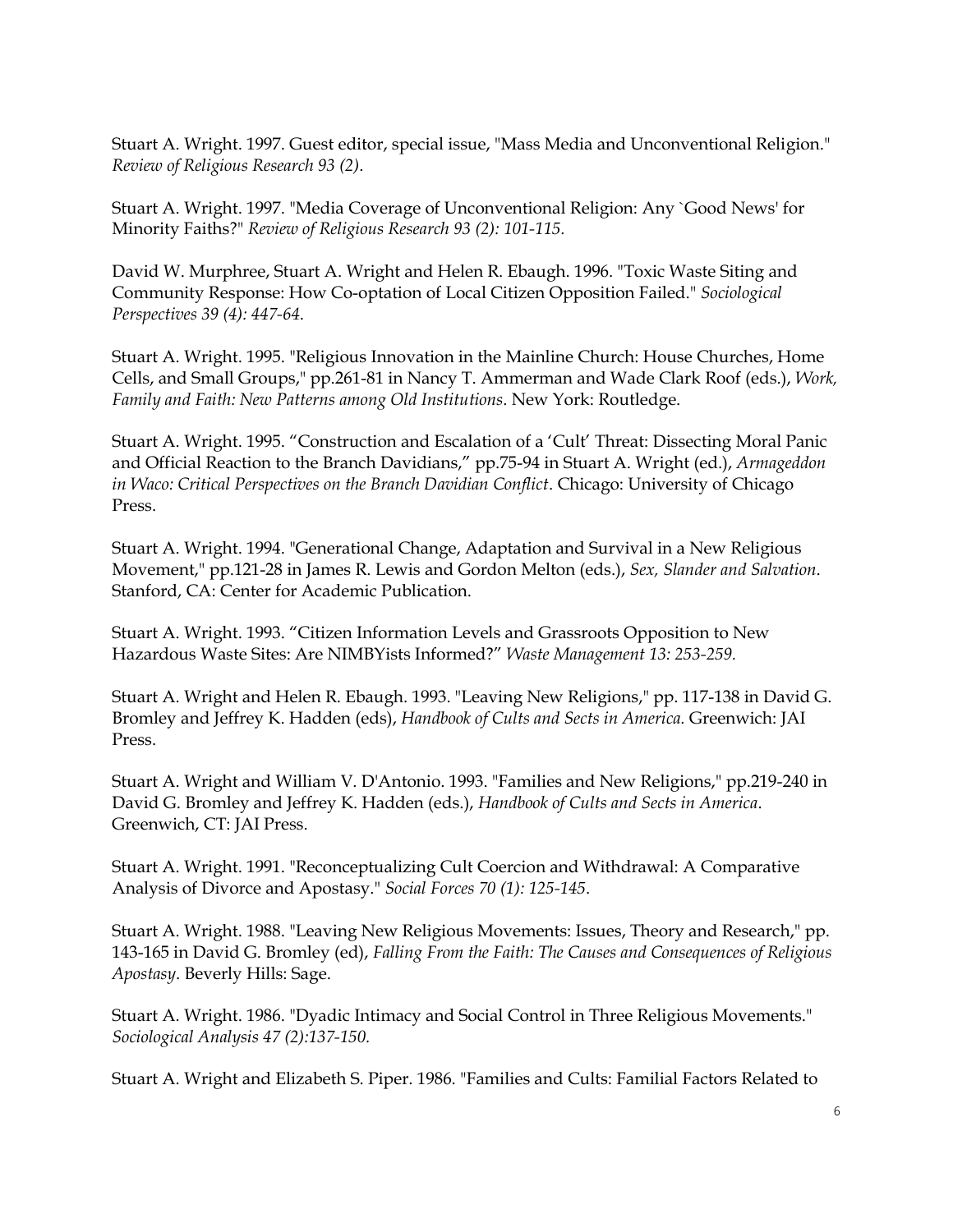Youth Leaving or Remaining in Deviant Religious Groups." *Journal of Marriage and the Family 48 (1): 15-25*.

Stuart A. Wright. 1984. "Post-Involvement Attitudes of Voluntary Defectors from Controversial New Religious Movements." *Journal for the Scientific Study of Religion 23 (2): 172-182.*

Stuart A. Wright. 1983. "Defection from New Religious Movements: A Test of Some Theoretical Propositions," pp. 106-121 in David G. Bromley and James T. Richardson (eds.), *The Deprogramming/ Brainwashing Controversy: Sociological, Psychological, Legal and Historical Perspectives*. New York: Edwin Mellen.

William V. D'Antonio, William M. Newman and Stuart A. Wright. 1982. "Religion and Family Life: How Social Scientists View the Relationship." *Journal for the Scientific Study of Religion 21 (3): 218-225.*

Stuart A. Wright and William V. D'Antonio. 1981. "Reply to Yinger." *Journal for the Scientific Study of Religion 20 (1): 92.*

William M. Newman and Stuart A. Wright. 1980. "The Effects of Sermons among Lay Catholics: An Exploratory Study." *Review of Religious Research 22 (1): 54-59*.

Stuart A. Wright and William V. D' Antonio. 1980. "The Substructure of Religion: A Further Study." *Journal for the Scientific Study of Religion 21 (3): 218-225.*

### **Books:**

Michael Stausberg, Stuart A. Wright, and Carole M. Cusack. 2020. *The Demise of Religion: How Religions End, Die, or Dissipate*. London: Bloomsbury Academic Publishers.

Stuart A. Wright and Susan J. Palmer. 2016. *Storming Zion: Government Raids on Religious Communities*. New York: Oxford University Press.

Stuart A. Wright and James T. Richardson. 2011. *Saints under Siege: The Texas State Raid on the Fundamentalist Latter Day Saints.* New York: New York University Press.

Stuart A. Wright. 2007. *Patriots, Politics and the Oklahoma City Bombing*. New York: Cambridge University Press.

Stuart A. Wright. 1995. *Armageddon in Waco: Critical Perspectives on the Branch Davidian Conflict.* Chicago: University of Chicago.

Stuart A. Wright. 1987. *Leaving Cults: The Dynamics of Defection*. Washington, D.C.: Society for the Scientific Study of Religion.

C. Kirk Hadaway, Stuart A. Wright and Francis DuBose. 1987. *Home Cell Groups and House Churches: Emerging Alternatives for the Urban Church*. Nashville: Broadman.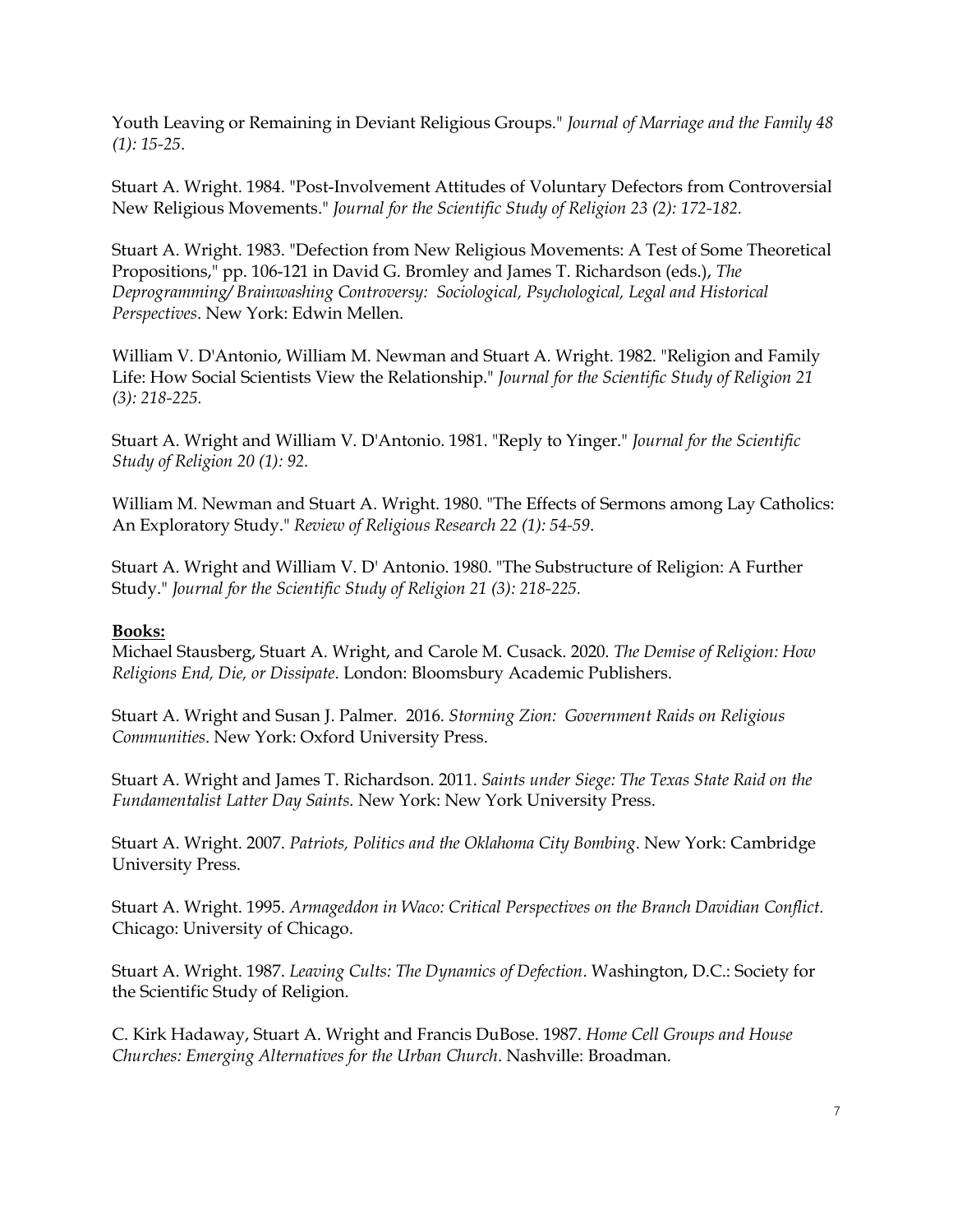#### **Invited Presentations and Lectures:**

"Climate Change and Emerging Environmental Threats to the Upper Gulf Coast," presentation at the Social Justice Symposium, Lamar University, October 5, 2019.

"An Analytical Framework for Examining Religious Demise," presentation at Center for Advanced Study symposium, Oslo, Norway, May 16, 2009.

"Factors to Consider in the Trajectory of Violence in Millenarian Movements," invited lecture at the Centre for the Critical Study of Apocalyptic and Millenarian Movements (CenSAMM), Bedford, England, April 6-7, 2017.

"Storming Zion: Government Raids on Religious Communities," public lecture and book signing at Rice University, co-sponsored by the Department of Religion and the Religion & Public Life Program, Oct. 13, 2016.

"Storming Zion: Government Raids on Religious Communities," public lecture and book signing conducted in the Winter 2016 Lecture & Seminars Series hosted by the McGill Centre for Research on Religion, McGill University, Montreal, CA, Feb. 18, 2016.

"State Repression and the New Religious Pluralism," invited presentation at symposium sponsored by the Center for European Studies, "Crusade, Jihad, and the Multi-Sectarian State," University of Michigan, Ann Arbor, November 17, 2014.

"The Role of State Militarization in the 1993 Branch Davidian Conflict," invited presentation sponsored by the Institute for Religious Studies, Baylor University, "Reflecting on an American Tragedy" Symposium, April 18, 2013.

"The 2008 Texas State Raid on the Fundamentalist Latter Day Saints," invited address to Alpha Phi Sigma Criminal Justice Honor Society, Lamar University, April 1, 2013.

"Deconstructing Official Rationales for the Texas State Raid on the Fundamentalist Latter Day Saints Raid," Distinguished Lecturer for Sociology-in-Action Lecture Series, Agnes Arnold Auditorium, University of Houston, October 26, 2011.

"Innovation in Domestic Terrorism: A Case Study of the Oklahoma City Bombing," invited presentation to the U.S. Naval Academy Postgraduate School, *Innovations in WME Terrorism* conference sponsored by the Defense Threat Reduction Agency (DTRA), Monterey, CA, August 5-6, 2010.

"Patriot Insurgency, State Militarization and the Oklahoma City Bombing," colloquial presentation to the Department of Sociology, University of Connecticut, March 25, 2008.

"Patriots, Police Militarization and the Oklahoma City Bombing," colloquial presentation to the Sociology Department, University of Wisconsin, Whitewater, February 25, 2008.

"Martyrs and Martial Images: Exploring the Volatile Link between Warfare Frames and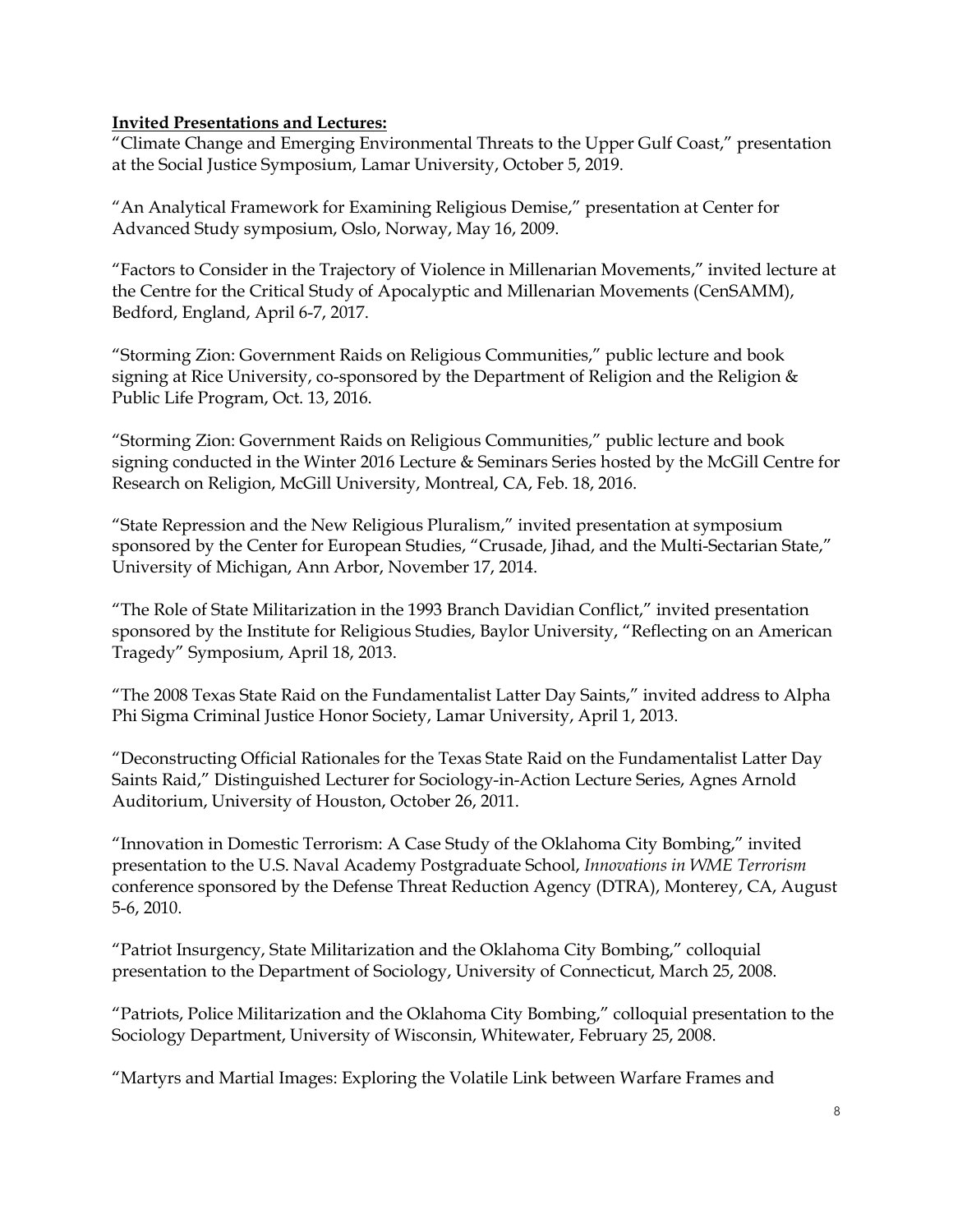Religious Violence, paper presented at the conference, Dying for Faith: Religiously Motivated Violence in the Contemporary World, King's College, London, September 11, 2006.

"Analysis of a Burgeoning Racialist Transnational Network," invited presentation at the Rockefeller Foundation's Bellagio Center, Bellagio, Italy, October 18, 2005.

"Between Waco and Oklahoma City: McVeigh, Elohim City and the Patriot Movement," invited lecture sponsored by the Biever Lecture Series and the Religious Studies Department, Loyola University, New Orleans, Feb. 16, 2004.

"Why Crisis Negotiations at Mt. Carmel Really Failed: Disinformation, Dissension and Psychological Warfare," invited lecture sponsored by the Fleming Lecture Series in Religion, Southwestern University, Georgetown, TX, Feb.26, 2003.

"France's Anti-Sect Campaign: Religious Sects, Human Rights and the Media." Workshop presentation at Harvard University, co-sponsored by Kennedy School of Government, Carr Center for Human Rights and Center for the Study of World Religion, October 19-20, 2001, Cambridge, MA.

"Crisis Negotiations with Militant or Apocalyptic Sects." Seminar presented to Beaumont Police Department, Hostage Negotiation Unit, May 10, 2001.

"Problems with Evidentiary and Procedural Rulings in the Branch Davidian Civil Trial," invited presentation to the "New Religious Movements and Religious Liberty in America" conference sponsored by J.M. Dawson Institute of Church-State Studies, Baylor University, Waco, TX, February 23-24, 2001.

"Emerging Religious Liberty Issues in North America and Western Europe," invited presentation to the International Conference for Religious Freedom, Berlin, May 10-14, 1998.

"The Social and Political Repercussions of the Federal Siege at Waco," invited lecture to Department of Sociology, California State University at Long Beach, April 24, 1998.

"Religious Movements and Sects: What We Know from 25 years of Social Science Research." Seminar presented to Jefferson County Sheriff's Association, John Gray Institute, Beaumont, TX., July 30, 1993.

"Environmental Threat, Toxic Waste and Public Policy," invited presentation to Phi Kappa Phi Honor Society, Lamar University, April 25, 1991.

"Environmental Awareness, Community Organization and Pollution." Presentation at the Environmental Issues Workshop, John Gray Institute, Beaumont, Texas, July 30, 1991.

"Environmental Activism, Public Opinion and Hazardous Wastes: Exploring the Siting Impasse." Colloquium presentation to the Department of Sociology, University of Houston, October 30, 1990.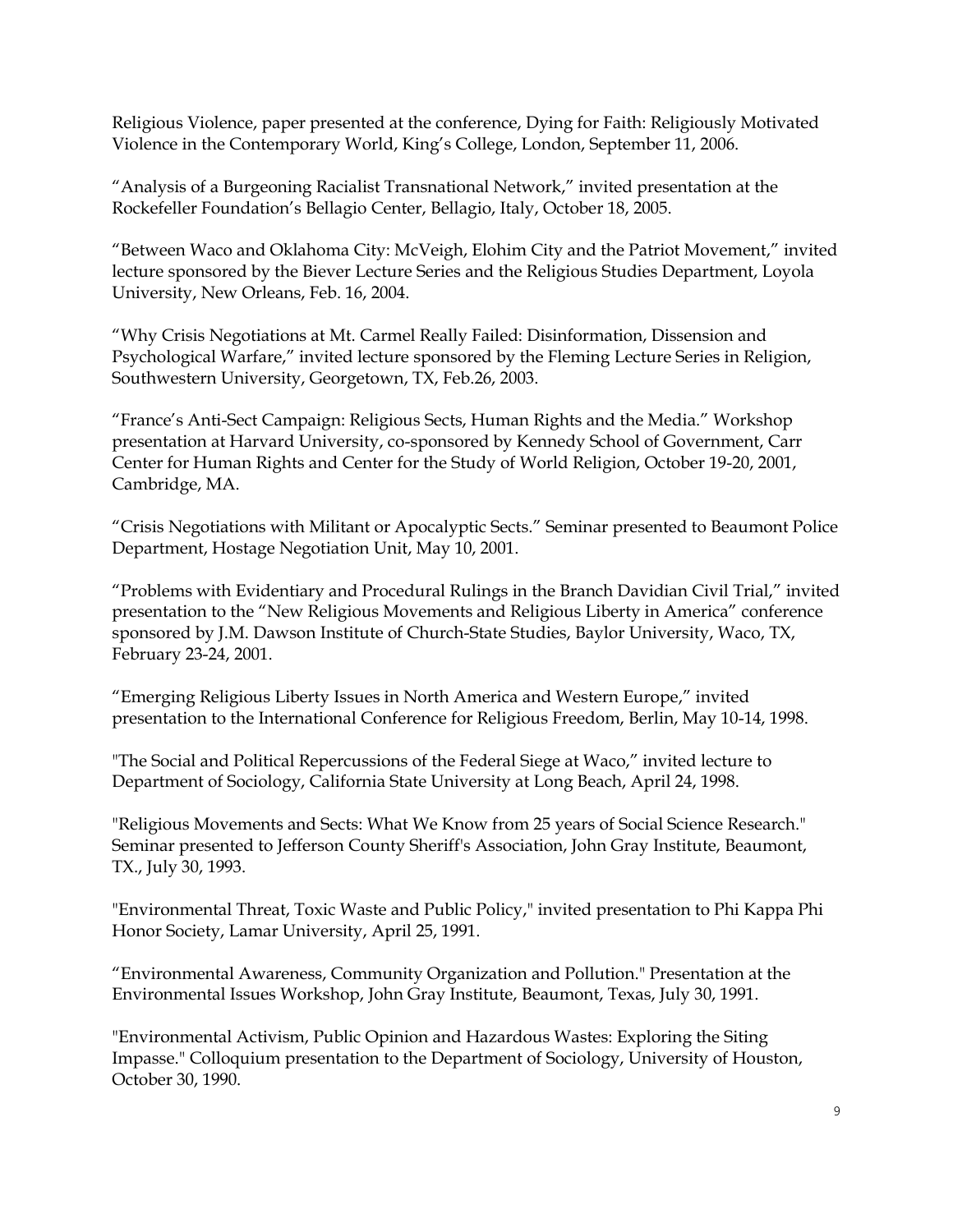### **Papers Presented at Professional Meetings:**

"Christian Nationalism, Defiant Prophets, and the January 6 Insurrection at the U.S. Capitol." Paper presented at the Religion, War, and Peace Conference, Bordeaux, France, October 13-14, 2022.

"Prophesying Trump's Victory: Examining Mass Prophetic Failure." Paper presented at the annual meeting of the Society for the Scientific Study of Religion, Portland, OR. Oct. 22-24, 2021.

"Coercive State Actions Leading to Demise of Minority Religions." Paper presented at the annual meeting of the Association for the Sociology of Religion, New York, August 11-13, 2019.

"Analysis of Media Reconstructions of the Waco Branch Davidian Conflict for the 25th Anniversary." Paper presented at the annual meeting of the Society for the Scientific Study of Religion, Las Vegas, NV, October 24-26, 2018.

"Media Reconstructions of the Waco Branch Davidian Conflict on the 25<sup>th</sup> Anniversary." Paper presented at the annual meeting of the Association for the Sociology of Religion, Philadelphia, PA, August 11-13, 2018.

"Examining Exogenous Conditions and Factors in the Trajectory of Violence in Millenarian Movements." Paper presented at the joint meeting of the American Sociological Association and the Association for the Sociology of Religion, Montreal, CA, August 14-16, 2017.

"Countermovement Mobilization and State Raids on Minority Religious Communities." Paper presented at the annual meeting of the American Sociological Association, Montreal, CA, August 12, 2017.

"Explaining Patterns of Government Raids on New or Nontraditional Religions: Strategic Framing, Countermobilization, and Expanded State Control." Paper presented at the annual meeting of the Society for the Scientific Study of Religion, Atlanta, GA Oct. 28-30, 2016.

Author-Meets-Critics panel, Stuart A. Wright and Susan J. Palmer, *Storming Zion: Government Raids on Religious Communities* (Oxford University Press). Organized for the annual meeting of Association for the Sociology of Religion, Seattle, WA, August 18-21, 2016.

Author-Meets-Critics panel, Stuart A. Wright and Susan J. Palmer, *Storming Zion: Government Raids on Religious Communities* (Oxford University Press). Organized for the annual meeting of Society for the Scientific Study of Religion, Newport Beach, CA, Oct. 22-25, 2015.

"Disengagement and Apostasy in New Religious Movements: Methodological Issues and Challenges." Paper presented at the annual meeting of the Society for the Scientific Study of Religion, Indianapolis, Oct.30-Nov.2, 2014.

"Women's Empowerment in the Muslim Community" (with Jennifer Lara Fagen). Paper presented at the annual CESNUR meeting, Baylor University, June 4-8, 2014.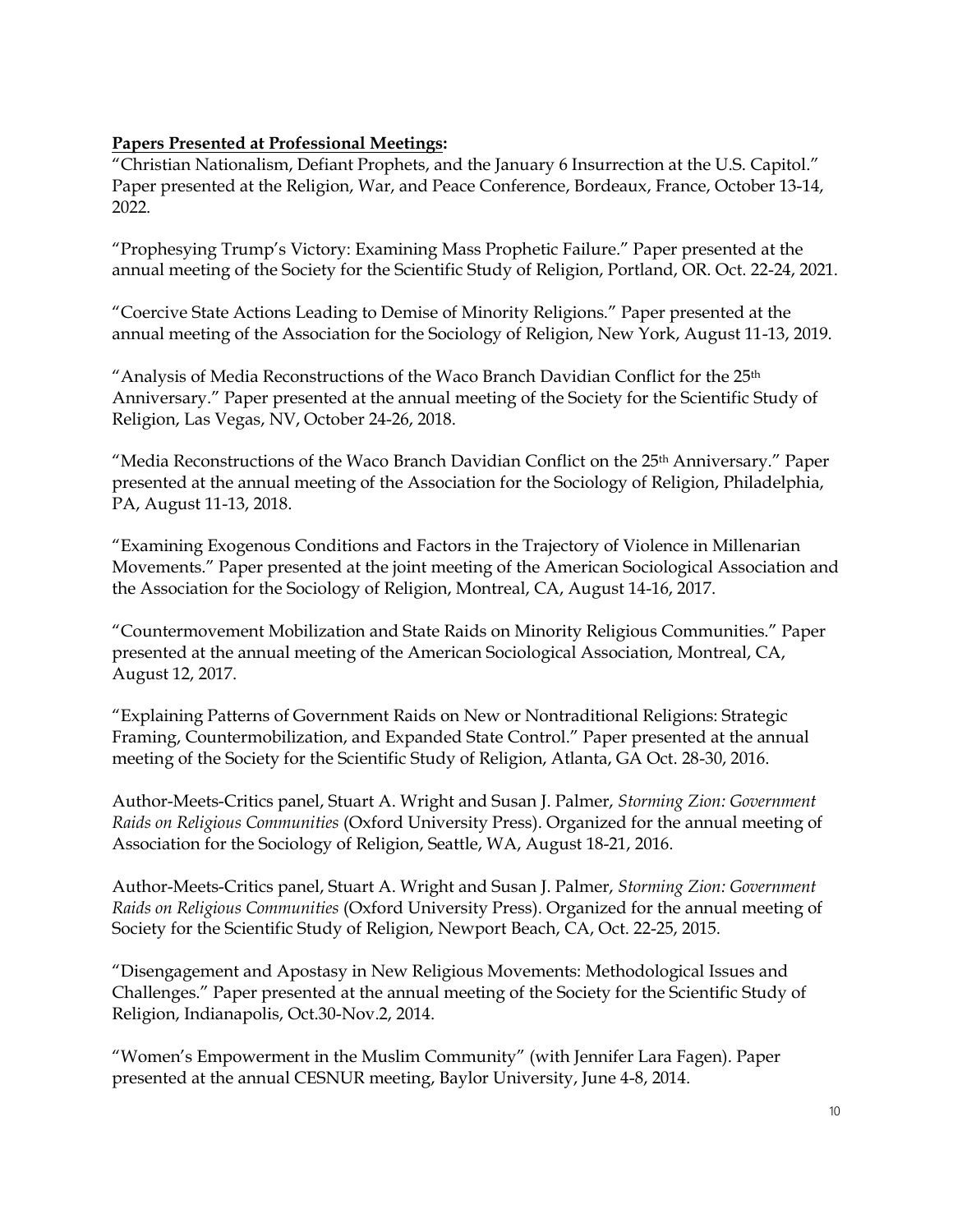"Government Raids in France, 1989-2011." Paper presented at the annual meeting of the Society for the Scientific Study of Religion, Boston, Nov.7-10, 2013.

"Examining Government Raids on New Religious Movements in Twelve Countries." Paper presented at the annual meeting of the Society for the Scientific Study of Religion, Phoenix, November 4-6, 2012.

"Crisis in the Wake of the Texas State Raid on the Fundamentalist Latter Day Saints," presented (with James T. Richardson) at the annual meeting of the American Academy of Religion, Chicago, Nov. 12-14, 2012.

"Texas Redux: A Comparative Analysis of the FLDS and Branch Davidian Raids," (with Jennifer Lara Fagen). Paper presented at the annual meeting of the Society for the Scientific Study of Religion, Baltimore, MD, Nov. 4-6, 2010.

"Disengagement and Apostasy in New Religious Movements," presented at the annual meeting of the Society for the Scientific Study of Religion, Denver, CO, October 24-26, 2009.

"Deconstructing Official Rationales for the Texas State Raid on the FLDS." Paper presented at the annual meeting of the Society for the Scientific Study of Religion, Louisville, KY, October 26- 28, 2008.

"Failed Prophecy and Group Demise: The Case of Chen Tao." Presented at the INFORM/CESNUR international conference, "Twenty Years and More: Research into Minority Religions, New Religious Movements and the New Spirituality," London, April 16-19, 2008.

"Reframing Religious Violence after 9/11." Presented at the annual meetings of the Society for the Scientific Study of Religion, Portland, OR, Nov.1-3, 2006.

"Constructing a Terrorism Narrative: Anticult Framing and Religious Violence after 9-11." Presented at the annual meetings of the Society for the Scientific Study of Religion, Kansas City, MO, Oct. 22-24, 2004.

"Reassessing Failed Negotiations in the Waco Standoff," Presented at the annual meetings of the Society for the Scientific Study of Religion, Norfolk, VA, Oct.24-26, 2003.

"Violence and New Religious Movements: The Role of Intermediary Groups." International conference sponsored by INFORM/CESNUR, Religious Pluralism in the 21st Century, London, April 19-22, 2001.

"The Waco Branch Davidian Civil Trial: Problems Stemming from Evidentiary and Procedural Rulings." Presented at the annual meetings of the Society for the Scientific Study of Religion, Houston, Oct.18-21, 2000.

"Public Agency Involvement in Sect-State Confrontations." Presented at the annual meetings of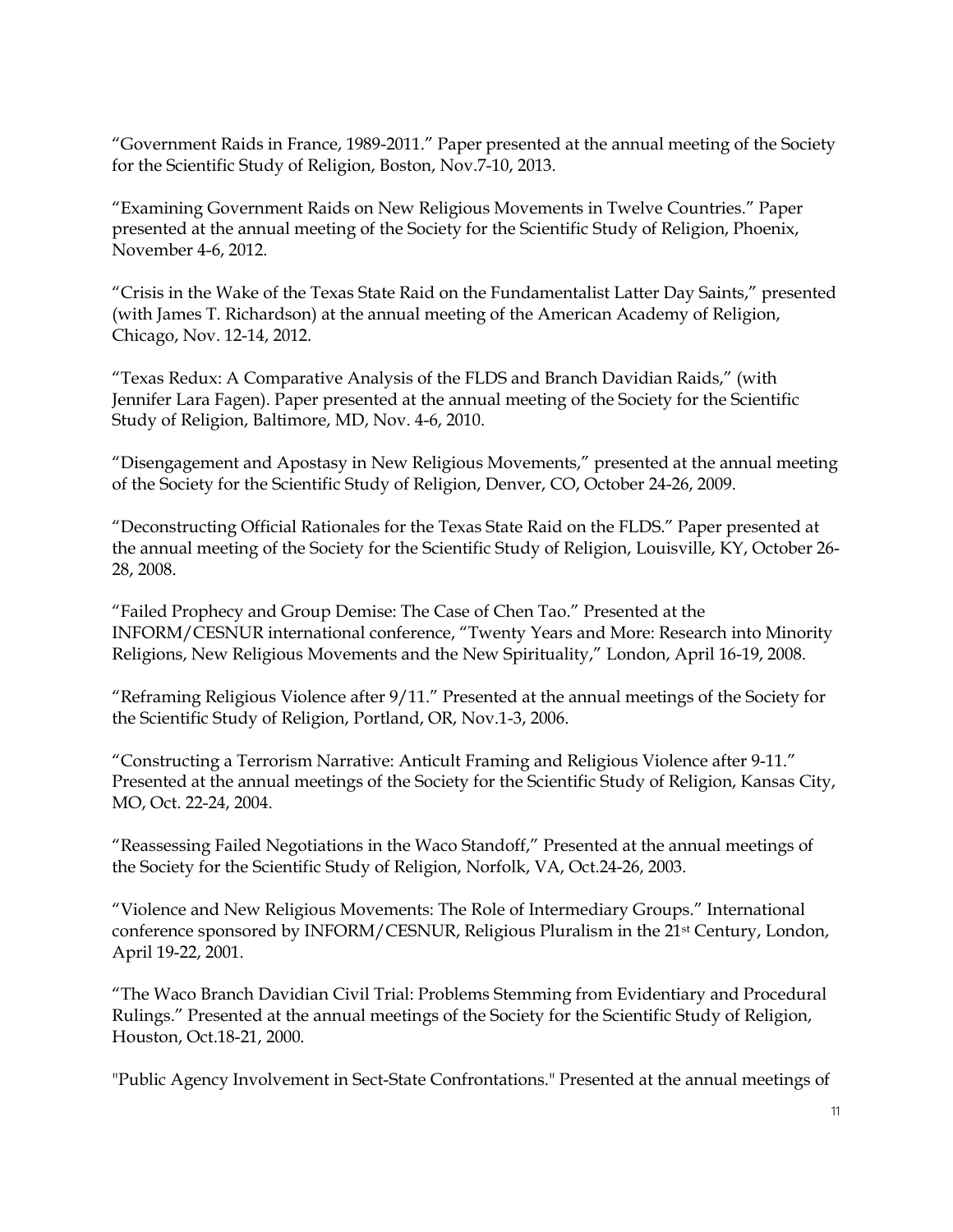the Society for the Scientific Study of Religion, Boston, November 5-7, 1999.

"Chen Tao: A Preliminary Case Study in the Failure of Prophecy." Presented at the annual meetings of the Society for the Scientific Study of Religion, Montreal, November 4-6, 1998.

"Hostage-Barricade Incidents Involving Defiant Sects: Another Look at Waco." Presented at the annual meetings of the Society for the Scientific Study of Religion, San Diego, Nov 7-9, 1997.

"Exploring the Varieties of Apostate Roles." Presented at the annual meetings of the Society for the Scientific Study of Religion, Nashville, Nov 8-10, 1996.

"Death of a Prophet: Charismatic Succession in a Religious Movement" Presented at the annual meetings of the Society for the Scientific Study of Religion, St. Louis, MO, Oct 27-29, 1995.

"Generational Change and Adaptation in a Controversial NRM." Paper presented at the annual meetings of the Society for the Scientific Study of Religion, Albuquerque, NM, Nov 4-6, 1994.

"Local Environmental Protest and Technical Controversy in a Siting Dispute." Presented at the annual meetings of the American Sociological Association, Los Angeles, August 5-9, 1994.

"Environmental Activism and Clergy Involvement: Re-examining the Religious Meaning of Environmental Threat." Presented at the annual meetings of the Society for the Scientific Study of Religion, Raleigh, NC, October 28-30, 1993.

"Toxic Waste Siting and Community Response: Conflict, Compromise and Cooperation" (with David Murphree). Presented at the annual meetings of the American Sociological Association, Miami, FL, August 15-19, 1992.

"Grassroots Environmentalism, Knowledge and Toxic Waste Siting." Presented at the annual meetings of the American Sociological Association, Pittsburgh, August 20-24, 1992.

"Cults in the Courtroom: Motives, Confluence and Retrospective Accounts." Paper presented at the annual meetings of the Society for the Scientific Study of Religion, Pittsburgh, PA. November 4-6, 1991.

"Cults, Coercion and Psychiatric Inculpation: Debunking Cult-Induced Behavioral Symptoms." Paper presented at the annual meetings of the Society for the Scientific Study of Religion, October 26-28, Salt Lake City, 1989.

"Religious Fundamentalist Reactions to Public Education: Preliminary Results from a National Sample of Home Schooling Families." Paper presented at the annual meetings of the Southwestern Social Science Association, March 1988, Houston, Texas.

"Home Schools, Value Conflict, and Socialization." Presented at the annual meetings of the Society for the Scientific Study of Religion, November 1986, Washington DC.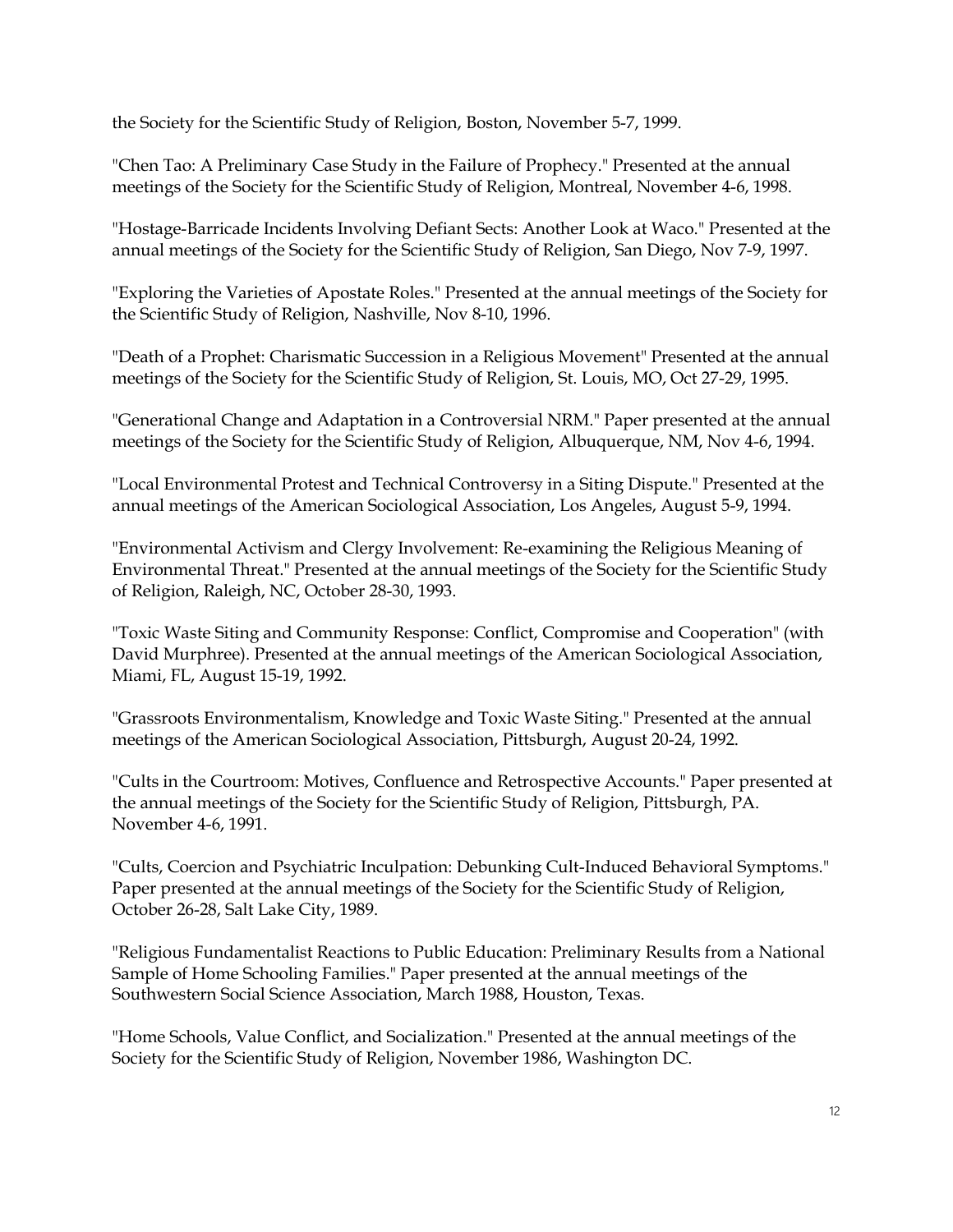"The Dynamics of Cult Disengagement: An Analysis of Exiting Modes." Presented at the annual meetings of the Society for the Scientific Study of Religion, October 1985, Savannah, GA.

"Deconversion and Reality-Transformation: A Model of Defection." Presented at the annual meetings of the Society for the Scientific Study of Religion, October 1981, Baltimore, MD.

"Secularization, Religious Dissent and Unconventional Movements." Presented at the annual meetings of the Southwestern Sociological Association, April 1981, Houston, Texas.

"A Research Note on Yinger's Substructure of Religion" (with William V. D'Antonio). Presented at the annual meetings of the Society for the Scientific Study of Religion, October 1979, San Antonio, Texas.

### **Media Interviews and Editorials:**

Interview with Andrew Rice, contributing editor to *The New Yorker*, on President Biden's new Attorney General, Merrick Garland and his role in overseeing the Oklahoma City bombing, as well as the government's broader approach to dealing with far-right extremist groups in the 1990s, March 16, 2021.

Interview with Jillian Fertig, The Morning Show on KFDM 6 News regarding far-right political activity in southeast Texas leading up to the presidential election, November 5, 2020.

Video interview with independent filmmaker Ryan Acevedo, making a documentary on the federal raid of the Branch Davidian community in 1993 and its subsequent impact on far-right extremist groups, January 5, 2020.

Interview with reporter for the *Congressional Quarterly*, regarding lessons learned by government from the raids on the Branch Davidians and the Fundamentalist Mormons, June 21, 2019.

Interview with Alex Presley, producer at *Headline News/CNN* for documentary about the Oklahoma City bombing, January 7, 2019.

Live video interview with LU-TV regarding the resurgence of antisemitism among white nationalist groups in the United States, November 1, 2018.

Recorded interview with Laura Kwerel on *Interfaith Voices* radio program, Washington DC, August 11, 2017.

Live radio interview, *National Public Radio* station WHYY in Philadelphia, Public Affairs Program, "Examining the Militia Occupation of the Malheur National Wildlife Refuge in Oregon," Jan. 7, 2016.

Interview with Dara Lind, VOX.com regarding Oregon militia standoff with government, Jan. 4, 2016.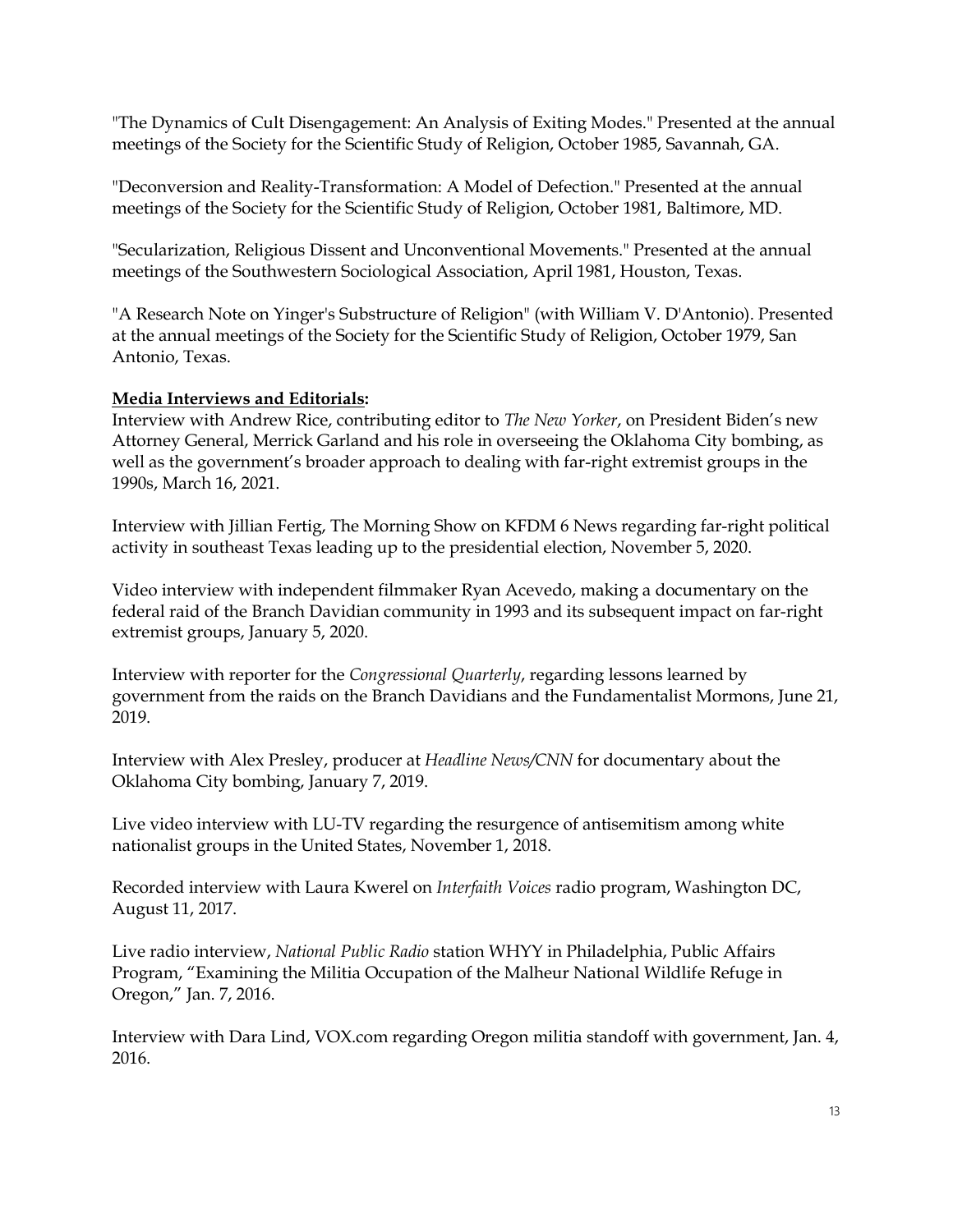Interview with Brandon Scott, *Beaumont Enterprise*, regarding new campus carry law in Texas, Dec. 28, 2015.

Interview, live in-studio with KDFM Ch.6 concerning Paris attacks and jihadist terrorism, Nov. 18, 2015.

Interview with PBS filmmaker for *American Experience* series regarding the rise of the militant right and the Oklahoma City bombing, July 30, 2015.

Interview, KBMT-TV Channel 12, "Oklahoma City marks 20<sup>th</sup> anniversary of OKC bombing," April 15, 2015.

Interview, "America remembers the Oklahoma City bombing 20 years later," *Fort Worth Star-Telegram*, April 17, 2015.

Guest editorial, "Educated-cities list mislabeled Beaumont," *Beaumont Enterprise*, November 2, 2014.

Interview, "Lesson from Waco: Religion matters when dealing with the nonconventional," *Deseret News*, April 18, 2013.

Interview recorded at MSNBC studio New York commemorating the 15th anniversary of Oklahoma City bombing, November 9, 2009. Premiered on Rachel Maddow Show, "The McVeigh Tapes: Confessions of An American Terrorist," April 19, 2010.

Videotaped interview with CICNS France, 2009, at http://www.sectesinfos.net/Stuart\_Wright.htm.

Interview, KHOU-TV Houston, CBS, regarding the ten-year anniversary of James Byrd Jr. dragging death, June 3, 2008.

Interview, "Lamar Professor Examines Patriot Movement, Oklahoma City Bombing," *Beaumont Enterprise*, September 9, 2007, p.4C.

Interview, "Inside McVeigh's mind: 'He believed in his cause'," *Beaumont Enterprise*, April 18, 2005, p.1A, 4A.

Interview, regarding the capture of Eric Robert Rudolph, with Maria Gaud, *Washington Post*, June 2, 2003.

Interview, KBMT-TV Channel 12, regarding judicial ethics and conduct, February 12, 2002.

Interview, KJAC-TV Channel 4 (NBC), regarding backlash against Muslims after terrorist attack in NY, Sept.14, 2001.

Interview, National Public Radio (NPR), All Things Considered (with Wade Goodwin),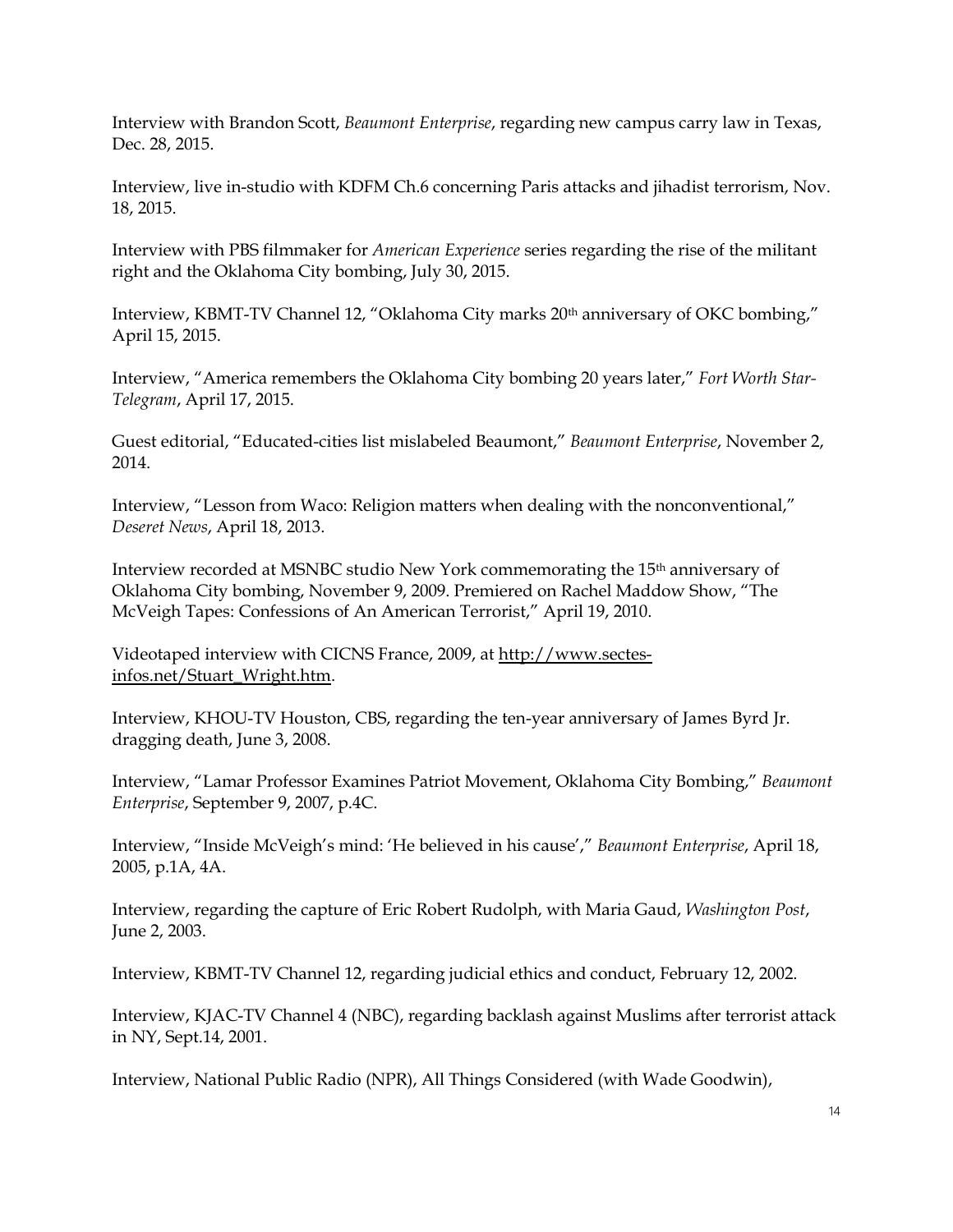regarding execution of Timothy McVeigh, June 8, 2001.

Featured guest on call-in show with Tom Wright, KFDM-TV Channel 6, May 10, 2001.

Interview, ABC Channel 13 (Houston), regarding execution of Timothy McVeigh, May 4, 2001. Interview, KBMT-TV Channel 12, regarding execution of Timothy McVeigh, May 2, 2001

Interview, "Inside a Terrorist's Mind," *Beaumont Enterprise*, p. 1A, April 26, 2001.

Editorial, "What the Waco Jury never heard," *Houston Chronicle*, p.1C, July 23, 2000.

Editorial, "Jurors didn't hear the whole story of Branch Davidian incident," *Beaumont Enterprise*, July 23, 2000.

Guest on talk show, KLVI radio, "Waco Revisited, April 6, 2000.

Interview, "Local attorney new federal co-counsel in Waco siege defense," *Beaumont Enterprise*, Jan. 14, 2000, p.1A, 6A

Interview, "Apocalypse Now. No, Really Now!" *New York Times Magazine*, December 27, pp.40- 43, 1998.

Guest on talk show (topic: "cults"), KJFK, 98.9 FM radio station, Austin, TX., August 23, 1998

Interview, "World watches as Garland cult waits for God to show," *Dallas Morning News*, Sunday March 22, 1998, p. 32A

Interview, CBS *60 Minutes*, Washington DC bureau, on reorganization of the Cult Awareness Network, (w/Gabriel Elizondo), July 24, 1997

Interview, *Beaumont Enterprise*, regarding verdict of federal trial Timothy McVeigh, June 13, 1997.

Interview, KFDM-TV, regarding verdict of federal trial of Timothy McVeigh, June 13, 1997.

Editorial, "Ghosts of Waco are stirring a storm on the far right," *Houston Chronicle*, April 18, 1997, p.47A

Interview, Discussion of new book, *Armageddon in Waco*, KVLU Radio, September 11, 1995 Conducted 22 telephone interviews with media regrading mass suicide of Heaven's Gate members, March 27-28; some include the *Los Angeles Times*, ABC World News, Canadian Public Radio, Religion New Service, and the *Boston Globe*. Television interviews with KBMT-TV and KFDM-TV, and radio talk shows, WXYT in Detroit and KLVI in Beaumont.

Interview, "A Woman's Right to Change Her Mind: The Conversion of Jane Roe," *Los Angeles Times*, August 15, 1995, p.E4.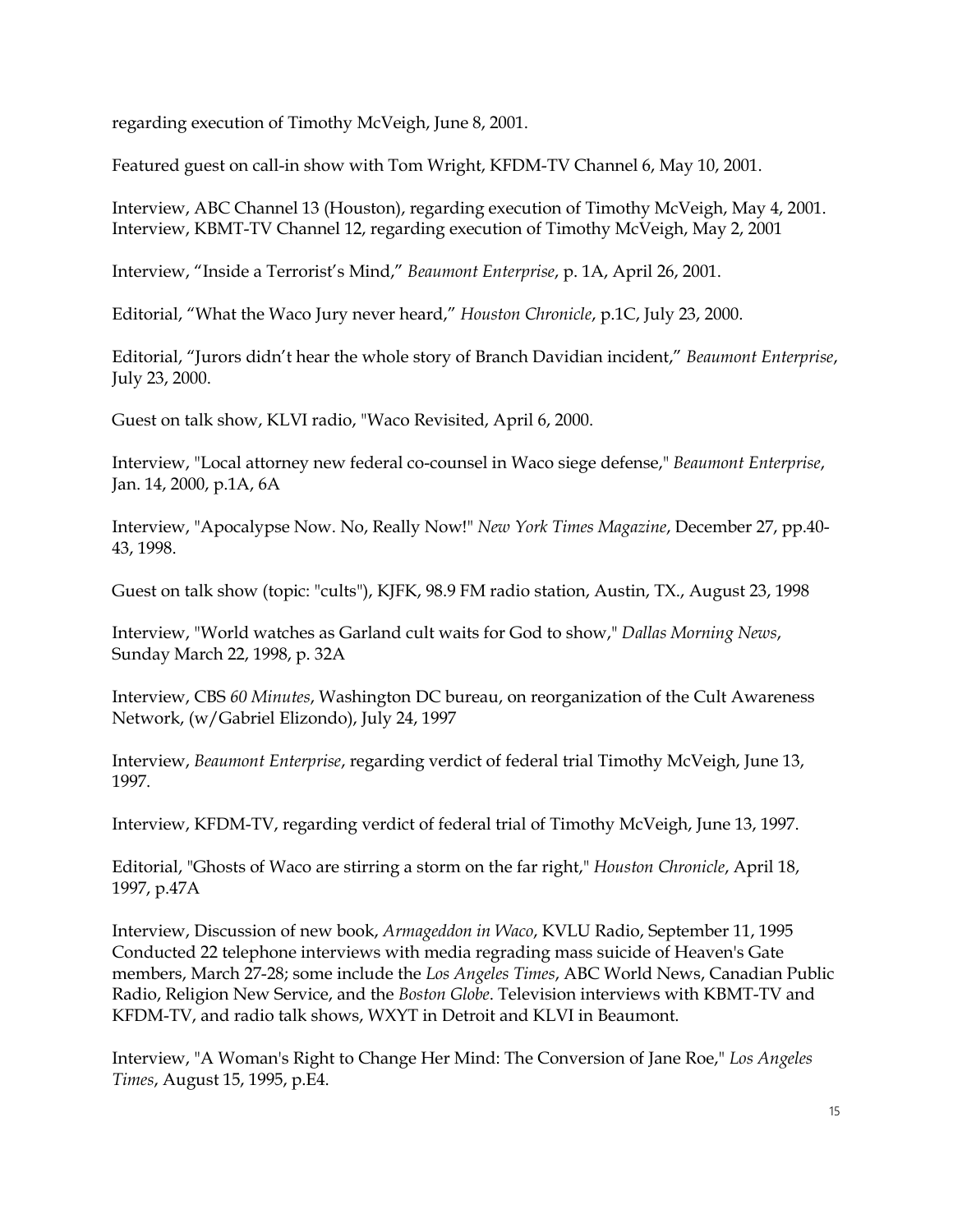Interview, "Religion Vexes House Waco Inquiry," *Washington Post*, July 24, 1995, p.A1.

Interview, "House Hearings on Waco," KDFM-TV, July 21, 1995.

Interviews with national press, testimony at Waco hearings: National Public Radio, CNN, C-SPAN, ABC News, America's Talking, Associated Press (AP-TV), *Boston Globe*, Hardball with Chris Matthews, July 19-20, 1995. Interview, "Oklahoma City Bombing," KDFM-TV, April 25, 1995.

Editorial, "U.S. Acted Wrongly in Davidian Fiasco," *Beaumont Enterprise*, April 19, 1995, p.7B

Editorial, "Two Years after the Waco Fire, *Washington Times*, April 19, 1995, p.A17.

Interview, "Critics See Backlash to Feminism," *USA Today*, March 23, 1995, p.1D.

Interview, "Opponent Challenges Election of Beaumont's First Black Mayor," *Houston Chronicle*, May 10, 1994, p.16A.

Press conference speaker, "What Went Wrong at Waco," sponsored by Religion Crisis Task Force, Waco Hilton Inn, April 17, 1994.

Interview, "Waco Revisited," *Houston Chronicle*, Nov 6, 1993, p.3E.

Editorial, "FBI Acted Too Quickly with Koresh," *Beaumont Enterprise*, May 2, 1993, p.7B.

Editorial, "Before We Write off Cult, Society Needs Answers," *Houston Chronicle*, April 27, 1993, p.11A.

Interview, "The Waco Siege," KDFM-TV, April 19, 1993

Interview, "The Branch Davidian Standoff," KLVI Radio Talk Show, March 1993.

Interview, "Citizen Environmental Action Groups," KDFM-TV, February 17, 1992

Interview, "Environmental Opposition to Toxic Waste Sites," KJAC-TV, Jan 18, 1990

Interview, "TV Evangelists and Fraud," *Beaumont Enterprise*, January, 1989

Interview, "The Persistence of Racial Segregation," KDFM-TV, March 1989

#### **Grants Received**

Co-PI, "Children in Sectarian Religions and State Control, 1950-2020," Canadian Social Sciences and Humanities Research Council (SSHRC) grant, \$130,000, 2017-2019 (with PI Susan J. Palmer).

Co-PI, Lamar Center for History and Culture in Southeast Texas and Upper Gulf Coast, Lamar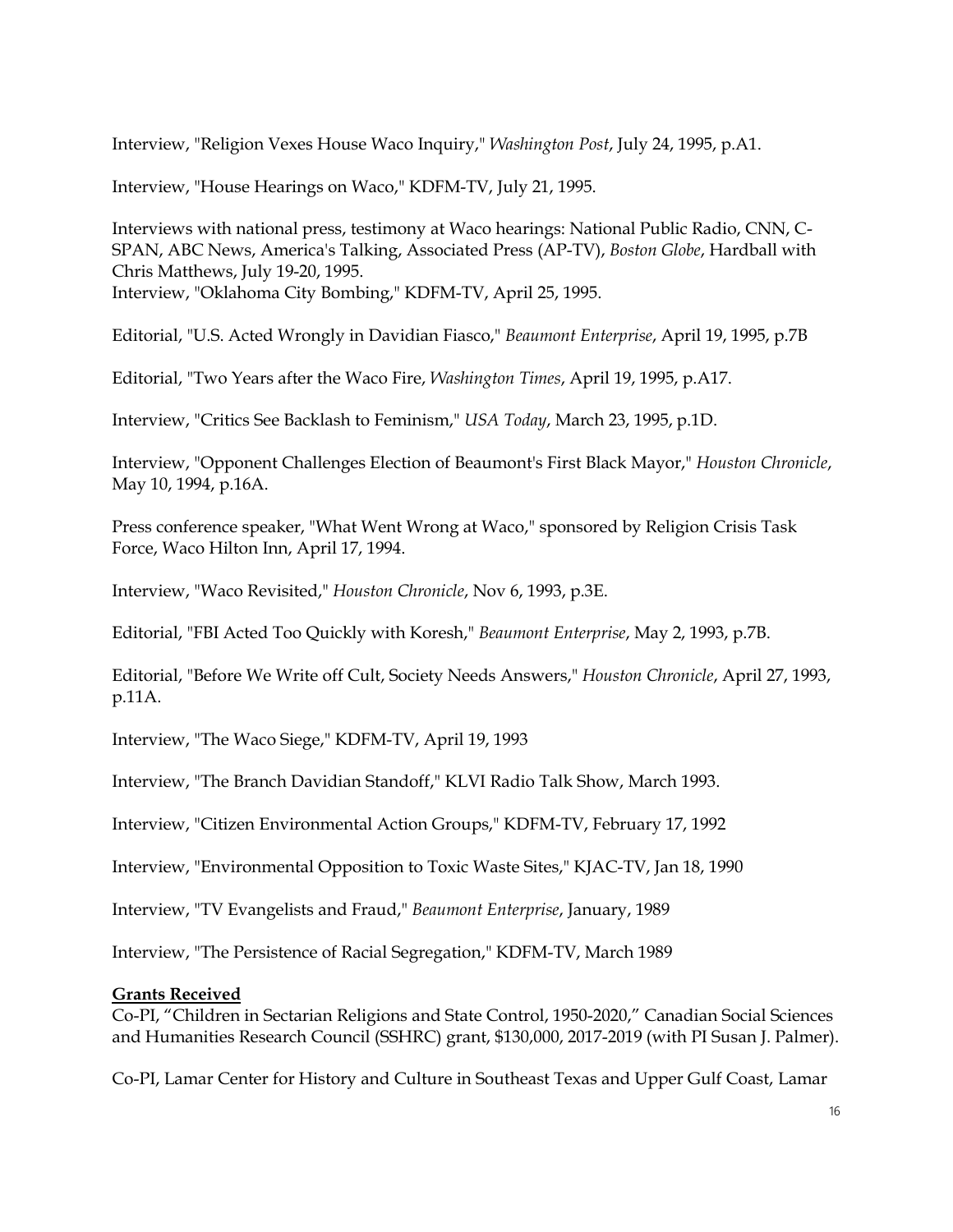President's "Visionary Projects" grant, \$300,000, 2016-19 (with PI Mary L. Scheer).

"Women's Empowerment in the Muslim Community" (with Jennifer Lara Fagen), Lamar University Research Enhancement grant, \$5,000, 2014-15.

"Exploring Gender Roles and Power in Three Mormon Polygamous Communities." Joseph H. Fichter award to support field research of fundamentalist Mormon communities in Utah and Arizona, \$5,000, 2011.

Jack Shand Travel Grant in support of cross-national research examining government raids on religious communities; travel to Italy, France and Belgium to visit raided communities, obtain interviews and conduct on-site field research, \$5000, summer 2009.

Society for the Scientific Study of Religion (SSSR) grant in support of research in United Kingdom and Italy on transnational network of racial nationalists; conduct interviews, visit archives of monitoring groups, \$5,000, fall 2005.

"A Study of Reactions to a Failed Prophecy in an Apocalyptic Movement." A grant from the Society for the Scientific Study of Religion (SSSR) in the amount of \$5,000, 1999-2000.

"A Comparative Study of Siting Conflicts in Two Counties." A grant from the EPA/Gulf Coast Hazardous Substance Research Center, in the amount of \$23,400, May 1, 1994 - Aug 31, 1996.

"Hazardous Waste Siting, Community Resistance and Public Education." A grant from the EPA/Gulf Coast Hazardous Substance Research Center in the amount of \$86,027, May 1, 1991 - April 30, 1993.

"Public Opposition to Toxic Waste Facility Siting." A grant from the Environmental Protection Agency/Gulf Coast Hazardous Substance Research Center in the amount of \$56,800, May 1, 1989 - April 30, 1991.

### **Professional References:**

David G. Bromley Professor Emeritus Department of Sociology Virginia Commonwealth University Richmond, VA 23284-2040 Office phone: (804) 367-6286 email: dbromley@vcu.edu

Catherine Wessinger Rev. H. James Yamauchi, S.J. Professor of the History of Religions Department of Religious Studies Loyola University New Orleans, LA 70118 Office phone (504) 865-3182